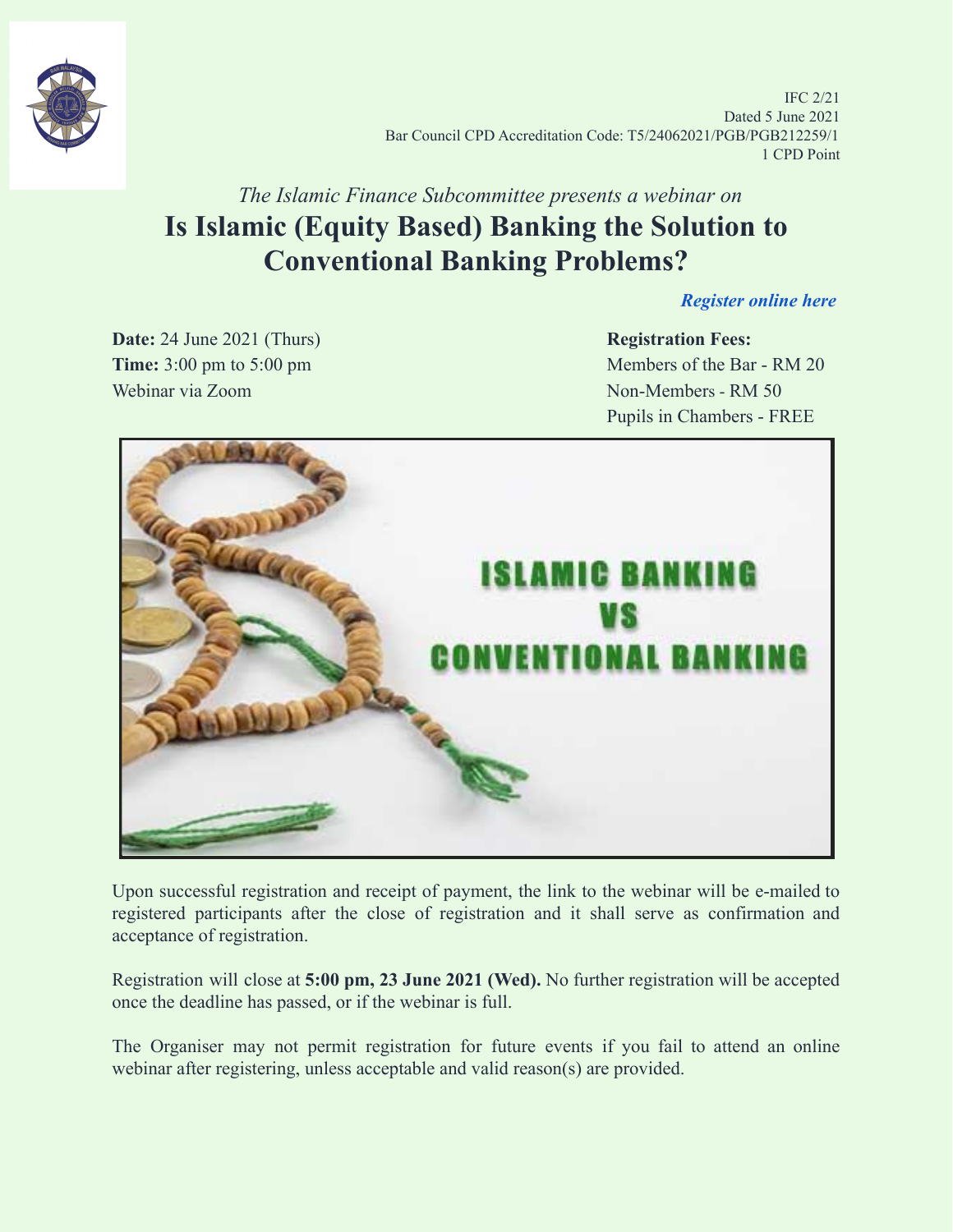### Synopsis:

This webinar aims to provide the participants with exposure of the differences between Conventional and Islamic Banking together with the solutions and/or advantages that come with Islamic Banking.

#### Topics:

- The differences between Conventional and Islamic Banking
- The appropriate banking choices after understanding the advantages and disadvantages of Conventional and Islamic Banking
- Understanding the potential that exists in Islamic Banking, especially the equity-based financing which can be highly developed in Malaysia's economic system

### The Speakers:



**Engku Ahmad Fadzil Bin Engku Ali Muhammad Zahid Abd Aziz**



Engku Ahmad Fadzil Bin Engku Ali is the Chairman and Director of Tijarah Hatimurni Sdn. Bhd. He holds Bachelor's Degrees in Law and Syariah Law from the International Islamic University Malaysia (IIUM). He obtained a Masters Degree in Islamic Judiciary from University of Jordan in 2000. He had a 20-year career as an academician (1994 - 2014) at the Ahmad Ibrahim Kulliyyah of Laws (AIKOL), IIUM. Since 2005, he has been an active Syariah Committee Member of a number of Islamic Financial Institutions such as Bank Muamalat Malaysia Berhad, AIA Public Takaful Berhad, Public Islamic Bank and Agro Bank. He also serves on the Islamic Law Consultative Committee on Hukum Syarak for the State of Pahang from Nov 2020 to date. He is highly-committed towards spreading knowledge and understanding in various legal and Syariah topics across Malaysia.

Muhammad Zahid Abd Aziz, BA Econ (Exeter), MSc IBF (IIUM) has 30 years of working experience in Islamic Banking and Finance. He started his Islamic banking career with Bank Islam Malaysia Bhd where he made his mark as a Sukuk pioneer in Malaysia. He then formed an Islamic Capital Market Consultancy in Kuala Lumpur called Muamalah Financial Consulting. In mid-2006, he left for Riyadh as Resident Sukuk Consultant to Bank AlBilad, Saudi Arabia's second Islamic Bank. He is an internationally-renowned trainer and teaches Sukuk and Islamic Finance in Malaysia, the Middle East, Singapore and several other countries. He is the author of a book titled "The Foams of the Waves of the Sea - the Case for an Islamic Monetary System" and its Bahasa Melayu version, "Umpama Buih DiLautan - Suatu Hujjah untuk Perlaksanaan Sistem Monetari Islam".

If you have any enquiries, please e-mail us at **[secretariat@penangbar.org](mailto:secretariat@penangbar.org)**.

**Issued by: Zemilah Mohd Noor Chairperson Islamic Finance Subcommittee**